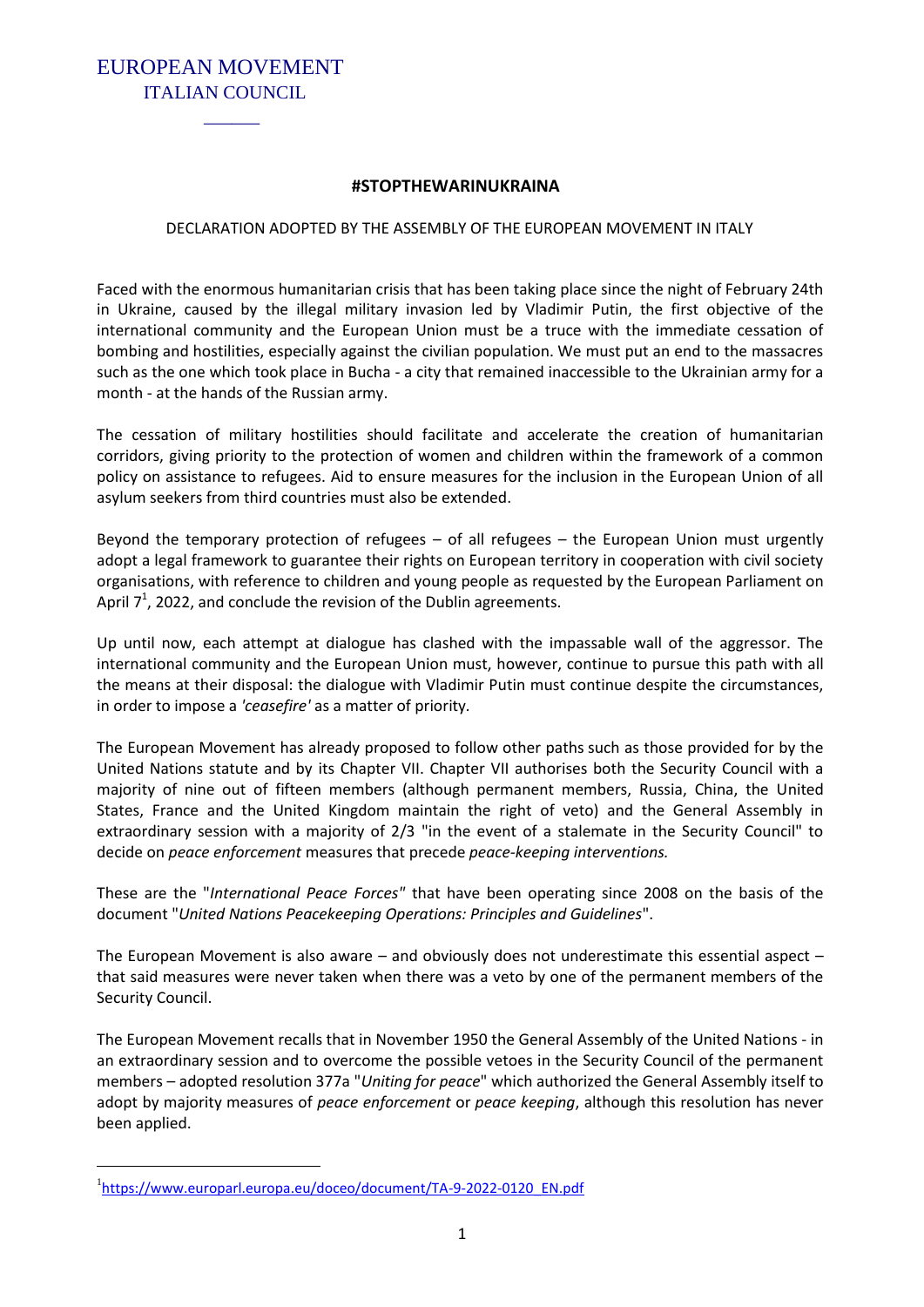## EUROPEAN MOVEMENT ITALIAN COUNCIL

 $\mathcal{L}=\mathcal{L}=\mathcal{L}=\mathcal{L}=\mathcal{L}=\mathcal{L}=\mathcal{L}=\mathcal{L}=\mathcal{L}=\mathcal{L}=\mathcal{L}=\mathcal{L}=\mathcal{L}=\mathcal{L}=\mathcal{L}=\mathcal{L}=\mathcal{L}=\mathcal{L}=\mathcal{L}=\mathcal{L}=\mathcal{L}=\mathcal{L}=\mathcal{L}=\mathcal{L}=\mathcal{L}=\mathcal{L}=\mathcal{L}=\mathcal{L}=\mathcal{L}=\mathcal{L}=\mathcal{L}=\mathcal{L}=\mathcal{L}=\mathcal{L}=\mathcal{L}=\mathcal{L}=\mathcal{$ 

Although it has not become customary law and its legitimacy has been challenged, to give a voice to the General Assembly today would give significance and authority to the international institution, since it has already adopted by a large majority two resolutions condemning the Russian aggression against Ukraine.

This road is obviously fraught with obstacles, but the immense humanitarian tragedy must push the international community to try to take even the most difficult roads.

The Organisation for Security and Cooperation in Europe (OSCE) would play a crucial role, as would the updating of the 2014 and 2015 Minsk Agreements, so far never implemented by Russia and Ukraine, which should be put on the table for diplomatic negotiations at the initiative of the OSCE itself in cooperation with the European Union. The EU has relied on, and has relied once again today, on individual Member States rendering its role of guarantee and mediation ineffective.

While we make this attempt at *appeasement*, the coercive initiatives to isolate the Vladimir Putin regime must continue, including economic and financial sanctions, as well as excluding Russia from international organisations such as the Council on Human Rights. All the necessary aids to Ukraine must also be provided. Russia's "cold" conflict is not against the Russian people, but against the new "Tsar" in power.

These sanctions must strike with a total embargo all Russia's energy resources (gas, oil, nuclear fuel and coal) - as the European Parliament requested on April 7, 2022<sup>1</sup> and as the Italian Prime Minister Mario Draghi also pointed out, placing the alternative between peace and the price of gas. Energy resource consumption must be programmed at European level both in the short and medium-term, consistently with the objective of the ecological transition and with the need to make the European Union autonomous in its energy policy and to hit a vital sector of Moscow's economy that contributes to financing its military apparatus.

The Prosecutor of the International Criminal Court, Karim Kahn, has already launched an investigation on March 2nd, while many European states have already opened dossiers for war crimes and crimes against humanity against Vladimir Putin and the other perpetrators of the aggression, making it possible to issue arrest warrants according to the rules of international law.

The European Movement underlines the agreement reached between the Member States and Ukraine to set up a joint investigation group to find evidence, with the assistance of Europol and Eurojust, in order to ensure the most complete and effective collection possible.

Ukraine has moreover accepted the jurisdiction of the International Criminal Court through an ad hoc declaration, in 2015, in relation to war crimes, crimes against humanity and acts of genocide perpetrated in its internationally recognized territories, including those illegally annexed by the Russian Federation (Crimea) and those illegally occupied by rebel forces supported by the Russian Federation (the so-called self-proclaimed Republics of Donbass).

In addition, the Ukrainian Parliament amended the constitution in 2016 by including a rule in which Ukraine accepts the jurisdiction of the International Criminal Court.

 $\overline{a}$ 

<sup>&</sup>lt;sup>1</sup>[https://www.europarl.europa.eu/doceo/document/TA-9-2022-0121\\_EN.pdf](https://www.europarl.europa.eu/doceo/document/TA-9-2022-0121_EN.pdf)